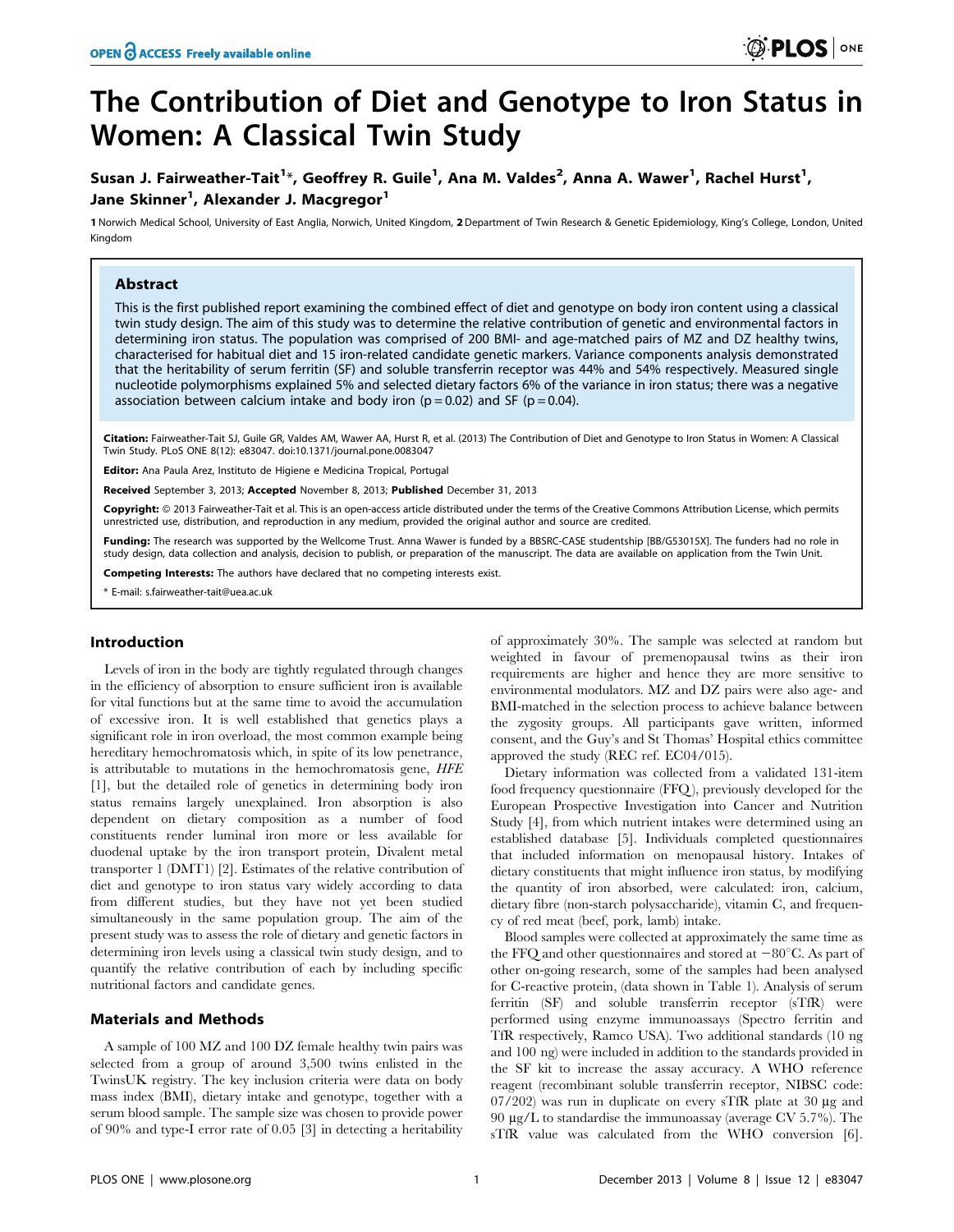#### Table 1. Characteristics of the twins.

|                           | All              | MZ twins         | <b>DZ</b> twins  |
|---------------------------|------------------|------------------|------------------|
| No. of individuals        | 400              | 200              | 200              |
| Post-menopausal (%)       | 64 (16)          | 32(16)           | 32 (16)          |
| Age (y)                   | $47.8 \pm 9.3$   | $47.6 \pm 9.6$   | $48.1 \pm 9.1$   |
|                           | (28.6, 72.8)     | (28.6, 72.6)     | (33.5, 72.8)     |
| BMI (kg/m <sup>2</sup> )  | $24.9 \pm 24.8$  | $24.8 \pm 4.6$   | $24.9 \pm 5.2$   |
|                           | (16.5, 44.4)     | (17, 44.4)       | (16.5, 43.5)     |
| Smoking status:           |                  |                  |                  |
| Never (%)                 | 249 (62.3)       | 136 (68.0)       | 113 (56.5)       |
| Former (%)                | 107(26.8)        | 45 (22.5)        | 62 (31.0)        |
| Current (%)               | 44 (11.0)        | 19 (9.5)         | 25 (12.5)        |
| C-reactive protein (mg/l) | $2.83 \pm 4.37$  | $2.34 \pm 2.93$  | $3.31 \pm 5.39$  |
| $(n = 136$ MZ, 140 DZ)    | (0.16, 34)       | (0.16, 20.9)     | (0.16, 34.0)     |
| Dietary calcium           | $1074 \pm 328$   | $1070 + 324$     | $1078 + 333$     |
| (mg/day)                  | (232, 2119)      | (232, 2010)      | (232, 2119)      |
| Dietary fibre (g/day)     | $19.1 \pm 7.1$   | $19.3 \pm 6.9$   | $18.9 \pm 7.2$   |
|                           | (5.3, 51.0)      | (5.3, 51.0)      | (5.4, 50.5)      |
| Dietary vitamin C         | $154.9 \pm 77.9$ | $160.4 \pm 77.1$ | $149.4 \pm 78.5$ |
| (mg/day)                  | (31.0, 561)      | (41.2, 515)      | (31.0, 561)      |
| Meat consumption          | $2.0 \pm 1.72$   | $1.9 + 1.5$      | $2.2 \pm 1.9$    |
| (times/week)              | (0, 11.5)        | (0, 8.75)        | (0, 11.5)        |

Values are means  $\pm$  SD (min, max).

doi:10.1371/journal.pone.0083047.t001

Duplicates were analysed in 30% of SF samples (average CV 6.5%) and in 20% of sTfR samples (average CV 5.2%). Body iron, widely accepted as a good measure of iron status, was calculated from the sTfR/log SF index [7].

Single nucleotide polymorphisms (SNPs) selected for this analysis were from genes known to be involved in iron metabolism (http:// www.micronutrientgenomics.org/index.php/Iron). The list was filtered to include only SNPs with a minor allele frequency (MAF) .5%. The pairwise linkage disequilibrium was examined and where  $r^2$  > 0.2, the SNP with the greater MAF was retained. A total of 15 iron- related SNPs were included in the analysis.

The twin model partitions variance in a trait into genetic and environmental components. The contribution of genetic and environmental factors was assessed through variance component analysis implemented in SOLAR v4 [8]. The quantitative age- and BMI-adjusted phenotype (y) was modelled as a linear function of a polygenetic genetic effect (g) and a random environmental component (e) (Model 1). This was extended to examine the influence of 5 individual nutrients (Model 2), and the 15 candidate SNPs (Model 3)

Model 1:  $y=\mu+g+e$ Model 2:  $y=\mu+g+\beta_i(nurt r_i)+e$ 

Model 3:  $y=\mu+g+\beta_i(snp_i)+e$ 

SOLAR models the covariance among phenotype values  $(\Omega)$ using the kinship coefficient matrix  $(\Phi)$  (derived from the family structure,  $\Omega = 2\Phi \sigma_g^2 + I \sigma_e^2$ , where  $\sigma_g^2$  and  $\sigma_e^2$  are the variances of the polygenic and environmental effects and  $I$  is the identity matrix. The trait heritability was estimated from  $\sigma_g^2/(\sigma_g^2 + \sigma_e^2)$  in Model 1. The significance of individual covariates was assessed by examining the change in model likelihood after the covariates were omitted.

Measures of genotypic association were tested under an additive model.

To account for multiple testing, the Benjamini-Hochberg adjustment was applied to p values using the p.adjust function in R, assuming a 10% false discovery rate. The proportional contribution of measured nutritional factors and measured SNPs to overall variance was estimated from the variance of  $\beta_i$  (*nutr<sub>i</sub>*) and  $\beta_i$  (snp<sub>i</sub>) in Models 2 and 3 respectively.

#### Results and Discussion

Phenotypic data for the twins and the SF and TfR concentrations are shown in Table 1. There were no significant differences between MZ and DZ twins for any of the measured variables, including factors that might affect iron metabolism such as smoking status (assessed in all individuals) and C-reactive protein, a measure of inflammatory status (measured in some of the twins). Parity was similar in MZ and DZ twins, with an average of 1.6 pregnancies. Iron supplements were reported to have been used by only 5 MZ and 4 DZ individual twins, all of whom were premenopausal, and had SF concentrations that were below the overall mean (mean  $39.2 \mu g/L$ ). These individuals were retained in the analysis. SF concentrations  $\langle 12 \mu g/L \rangle$  (depleted iron stores) were present in 18% of the total sample; the proportion was similar in MZ and DZ groups. However, none of the twins had been clinically diagnosed with iron deficiency anaemia.

The heritability of iron status (Model 1) was calculated to be 46 (95% CI 28, 65)% for SF, 54 (95% CI 40, 67)% for sTfR, and 44 (95% CI 26, 61)% for body iron.

The overall contribution of the selected dietary factors to variance in iron status was 6% (Model 2). There was a negative association between calcium intake and body iron  $(p = 0.004)$  and SF ( $p = 0.008$ ) which remained significant ( $p = 0.02$  and 0.04 respectively) after taking multiple testing into account.

The contribution of the 15 SNPs examined to variance in iron status was 5% (Model 3). Three were significant for one or more measures of iron status (rs960748 CYBRD1, rs9366637 HFE, rs4434553 TFR2) (Table 2) although none remained significant after taking into account multiple testing.

This is the first published report examining the combined effect of diet and genotype on body iron content using a classical twin study design. The results demonstrate that there is a substantial genetic contribution to iron status, which agrees with Whitfield et al [9] who reported that 47% of the variance in SF in twins was explained by additive genetic factors. However, in their study sTfR was not measured, therefore body iron could not be calculated, nor was there any assessment of the dietary impact on iron stores.

Our study provides evidence to support a contribution for genes known to be involved in iron metabolism. In particular, three (rs960748 CYBRD1, rs9366637 HFE, rs4434553 TFR2) are worthy of further investigation. These genes have also emerged in other studies. In a multi-ethnic population of iron-deficient and normal iron status adults SNPs in the TR and HFE genes were identified that were associated with at least one iron phenotypic measure [10]. In a Genome Wide Association Study (GWAS) in MZ twins and their siblings 40% of the genetic variation in serum transferrin concentration was explained by a combination of three SNPs in the transferrin  $(TF)$  gene and the HFE C282Y mutation, but the proportion of phenotypic variance in SF and other measures of iron status could not be explained by SNPs other than C282Y [11]. In a meta-analysis of 5 GWAS Oexle et al [12] found that sTfR concentration was associated with HFE and TMPRSS6 genes and the PCSK7 locus. The involvement of these genes suggests that they might have a role in screening for susceptibility to iron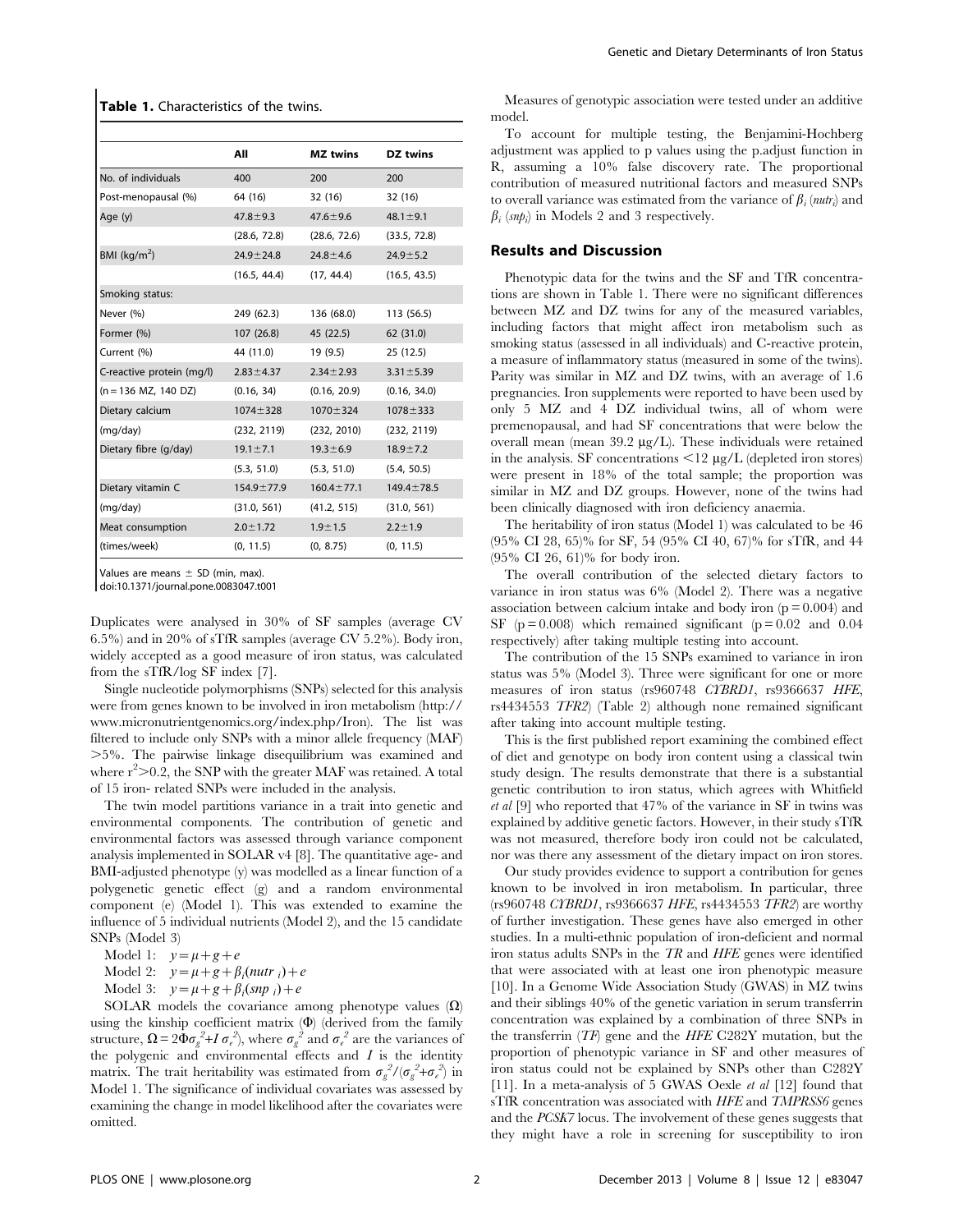Table 2. Contribution from SNPs to body iron, serum ferritin (SF) and soluble transferrin receptor (sTfR): \*unadjusted p values.

| <b>SNP</b> | Gene             | Gene name                                                                              | <b>Body iron</b> | <b>SF</b> | sTfR  |
|------------|------------------|----------------------------------------------------------------------------------------|------------------|-----------|-------|
| rs960748   | CYBRD1           | cytochrome b reductase 1                                                               | 0.008            | 0.079     | 0.168 |
| rs2304704  | <b>SLC40A1</b>   | solute carrier family 40 (iron-regulated transporter)                                  | 0.783            | 0.566     | 0.623 |
| rs8177190  | TF               | transferrin                                                                            | 0.565            | 0.558     | 0.294 |
| rs1799852  | TF               | transferrin                                                                            | 0.420            | 0.174     | 0.228 |
| rs3811647  | TF               | transferrin                                                                            | 0.990            | 0.753     | 0.237 |
| rs1049296  | TF               | transferrin                                                                            | 0.805            | 0.796     | 0.466 |
| rs1115219  | TF               | transferrin                                                                            | 0.367            | 0.948     | 0.424 |
| rs3817672  | <b>TFRC</b>      | transferrin receptor (p90, CD71)                                                       | 0.892            | 0.949     | 0.105 |
| rs9366637  | <b>HFE</b>       | human hemochromatosis protein                                                          | 0.063            | 0.028     | 0.516 |
| rs1572982  | <b>HFE</b>       | human hemochromatosis protein                                                          | 0.281            | 0.167     | 0.115 |
| rs4727457  | TFR <sub>2</sub> | transferrin receptor protein 2                                                         | 0.627            | 0.191     | 0.863 |
| rs4434553  | TFR <sub>2</sub> | transferrin receptor protein 2                                                         | 0.465            | 0.945     | 0.034 |
| rs829021   | <b>SLC11A2</b>   | solute carrier family 11 (proton-coupled divalent<br>metal ion transporters), member 2 | 0.093            | 0.613     | 0.154 |
| rs149411   | <b>SLC11A2</b>   | solute carrier family 11 (proton-coupled divalent<br>metal ion transporters), member 2 | 0.718            | 0.686     | 0.976 |
| rs7251432  | <b>HAMP</b>      | hepcidin antimicrobial peptide                                                         | 0.507            | 0.927     | 0.174 |

 $*$ Adiusted p values were all  $>$ 0.05.

doi:10.1371/journal.pone.0083047.t002

deficiency. However, a substantial proportion of genetic variation remains unexplained, justifying the pursuit of more detailed genetic analysis in large scale genome wide studies.

Among the potential environmental factors influencing iron status, this study identified calcium as being negatively associated with iron status, which agrees with its reported inhibitory effect on iron absorption in single meal studies, for example, Minihane & Fairweather-Tait [13]. Data from calcium supplementation studies are inconsistent [14], and there are conflicting reports about the threshold dose of calcium that affects absorption from a 5 mg dose of iron, ranging from as low as 165 mg [15] up to 800 mg [16]. One of the proposed mechanisms of action for the acute effect of calcium is that it internalises DMT1, thereby limiting iron transport across the apical membrane of the mucosal cell [17]. It could be argued that the consequence of this would be a compensatory increase in DMT1 expression when the cells are next exposed to digestive chyme, but the degree to which this is achievable is dependent on the dietary supply of available iron. It was notable that the selected dietary factors accounted for only 6% of the overall variation in iron status in this group. This may in part be a reflection of the relatively narrow range of dietary intakes in this group of healthy female twins. Nevertheless, as they are typical of the adult UK population, our findings suggest that modifications in a Western diet are not required to maintain iron status, with the possible exception of calcium intakes in individuals at high risk of iron deficiency, although it is possible that calcium intake in the twins was a proxy measure of differences in dietary

#### References

- 1. Feder JN, Gnirke A, Thomas W, Tsuchihaschi Z, Ruddy DA, et al. (1996) A novel MHC class-1-like gene is mutated in patients with hereditary haemochromatosis. Nat Gene 13: 399–408.
- 2. Hurrell R, Egli I (2010) Iron bioavailability and dietary reference values. Am J Clin Nutr 91: 1461S–1467S.
- 3. Visscher OM (2004) Power of the classical twin design revisited. Twin Res 7: 505–512.

patterns and/or intakes of other dietary modulators of iron absorption.

Whitfield *et al* [18] reported that the combined effect of age, menopausal status and magnitude of blood loss accounted for up to 18% of the variance in SF, and Harvey et al [19] found that menstrual loss accounted for 11.5% in the variance in SF. They reported that diet was responsible for a further 6.7%, a figure that agrees well with our estimate of 6%. Our analysis took age into account but we could not examine the effect of menstrual blood loss, although this is known to have a high degree of heritability [20]. It is also conceivable that interactions between diet and genes might account for part of the unexplained variation. However, gene environment interactions cannot be addressed in these data and would require a substantially larger sample size.

The results of our study quantify heritability of iron status using the most appropriate measures of body iron. With the classical twin study design we have been able to gain a unique insight into the effect of environmental factors and genotype on iron status, and demonstrated that they make an approximately equal contribution.

## Author Contributions

Conceived and designed the experiments: SJF-T AJM. Performed the experiments: AAW RH. Analyzed the data: AJM GRG JS AV. Wrote the paper: SJF-T GRG AAW AJM.

- 4. Bingham SA, Welch AA, McTaggart A, Mulligan AA, Runswick SA, et al. (2001) Nutritional Methods in the European Prospective Investigation of Cancer in Norfolk. Pub Health Nutr 4: 847–858.
- 5. Teucher B, Skinner J, Skidmore PM, Cassidy A, Fairweather-Tait SJ, et al. (2007) Dietary patterns and heritability of food choice in a UK female twin cohort. Twin Res Hum Gen 10: 734–748.
- 6. Thorpe SJ, Heath A, Sharp G, Cook J, Ellis R, et al. (2010) A WHO reference reagent for the Serum Transferrin Receptor (sTfR): international collaborative